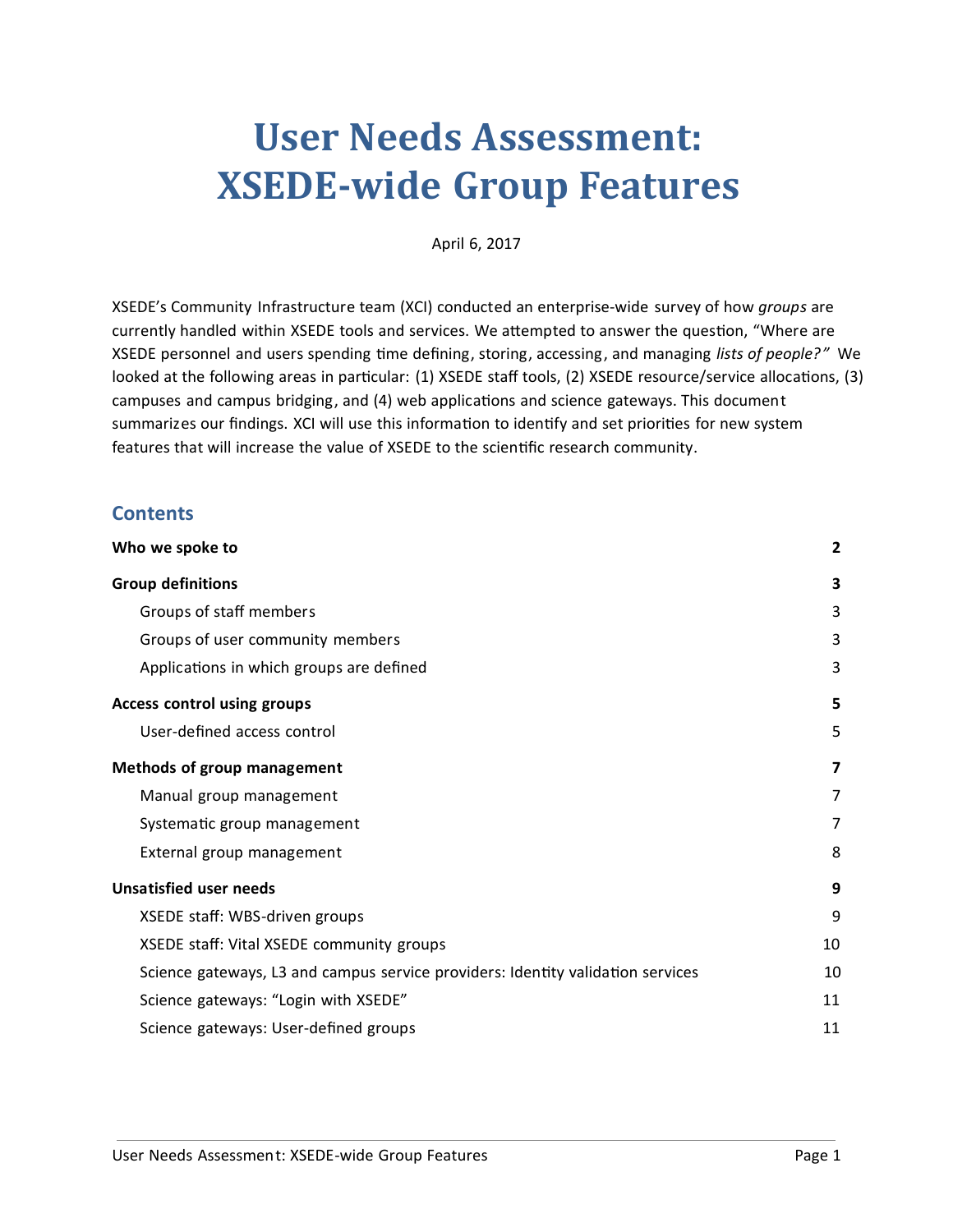### <span id="page-1-0"></span>**Who we spoke to**

XCI has limited personnel available for user needs analysis, so we weren't able to speak with every area within the XSEDE enterprise that might have needs for groups. We focused our effort on three kinds of group applications:

- Groups of XSEDE staff members (for administrative/operational purposes)
- Groups of XSEDE users (for XSEDE L1/L2 resource allocations)
- Groups of XSEDE users (defined by and for users themselves)

Based on these three priorities, we selected XSEDE areas to interview about their need for XSEDE-wide groups. Table 1 shows the areas that we did (and did not) speak with.

| Areas we spoke with:                                                                                                                                                                              | Areas we did not speak with:                                                                                                                                                                            |
|---------------------------------------------------------------------------------------------------------------------------------------------------------------------------------------------------|---------------------------------------------------------------------------------------------------------------------------------------------------------------------------------------------------------|
| Allocations and accounting<br>Campus bridging<br>Extended collaborative support service<br>Operations<br>Project management<br>Science gateways<br>User portal<br>Cybersecurity<br>User help desk | Campus champions<br>Campus CIOs<br>Community engagement and enrichment<br>External CI service providers<br>L1/L2 service providers<br>Research PIs/project leaders<br>Training, education, and outreach |

**Table 1.** XSEDE areas consulted in this needs analysis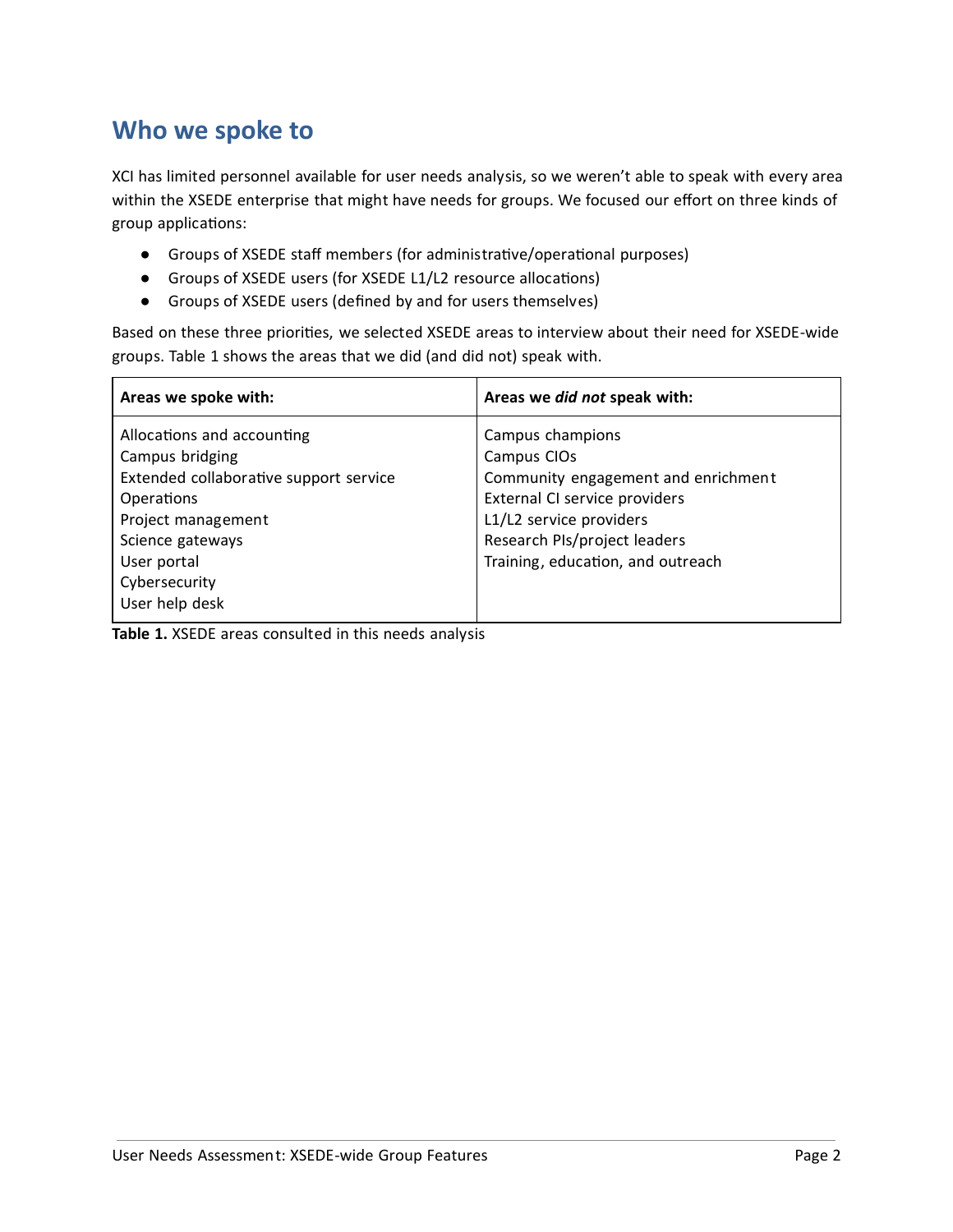# <span id="page-2-0"></span>**Group definitions**

From listening to people in these areas, we learned that there are currently more than twenty tools and services used by XSEDE staff and community members for storing, managing, and using group definitions. There are two high-level types of group definitions: (1) groups of XSEDE staff members, and (2) groups of XSEDE community users. Table 2 summarizes the general ways in which each type of group is used.

| How groups of staff members are used:                                                                                                                                                                                      | How groups of community members are used:                                                                                               |
|----------------------------------------------------------------------------------------------------------------------------------------------------------------------------------------------------------------------------|-----------------------------------------------------------------------------------------------------------------------------------------|
| Control who can administer resources and<br>services<br>Control access to staff tools and data<br>$\bullet$<br>Disseminate information (via email)<br>$\bullet$<br>Assign tasks (tickets, project activities)<br>$\bullet$ | • Control access to XSEDE, L1, and L2<br>resources and services<br>Allow users to define and use their own<br>groups for access control |

**Table 2.** Uses of groups within XSEDE

#### <span id="page-2-1"></span>**Groups of staff members**

Most groups of XSEDE staff members are created and managed in one of the following three ways. The list is ordered from most frequent to least frequent.

- The group is managed by the same XSEDE team from which members are drawn. (E.g., the ECSS team manages a group containing ECSS team members.)
- The group is managed by XSEDE project management staff.
- The group is managed by XSEDE operations staff.

Staff groups are used to define which staff members have administrative privileges with XSEDE services and to define who has access to XSEDE staff tools.

#### <span id="page-2-2"></span>**Groups of user community members**

Groups of XSEDE user community members (individual researchers and research teams, science gateway operators, campus service providers) fall into two broad categories: groups that are defined by XSEDE staff and groups that are defined by the users themselves. The former category of groups is used to control access to resources and services provided by XSEDE itself or Level 1 or Level 2 service providers. The latter category of groups is used for whatever purposes the users envision, but it typically involves either: (1) further refining access control within that already established by the XSEDE staff, or (2) controlling access to resources and services provided by XSEDE Level 3, campus, or other service providers.

#### <span id="page-2-3"></span>**Applications in which groups are defined**

XSEDE staff and community members define groups in more than twenty applications. Table 3 lists the applications in three categories, based on who defines (or manages) groups. Note that two applications appear in all three categories: the XSEDE central database and Google. Groups in most of the other applications are defined and managed by only one of the three categories.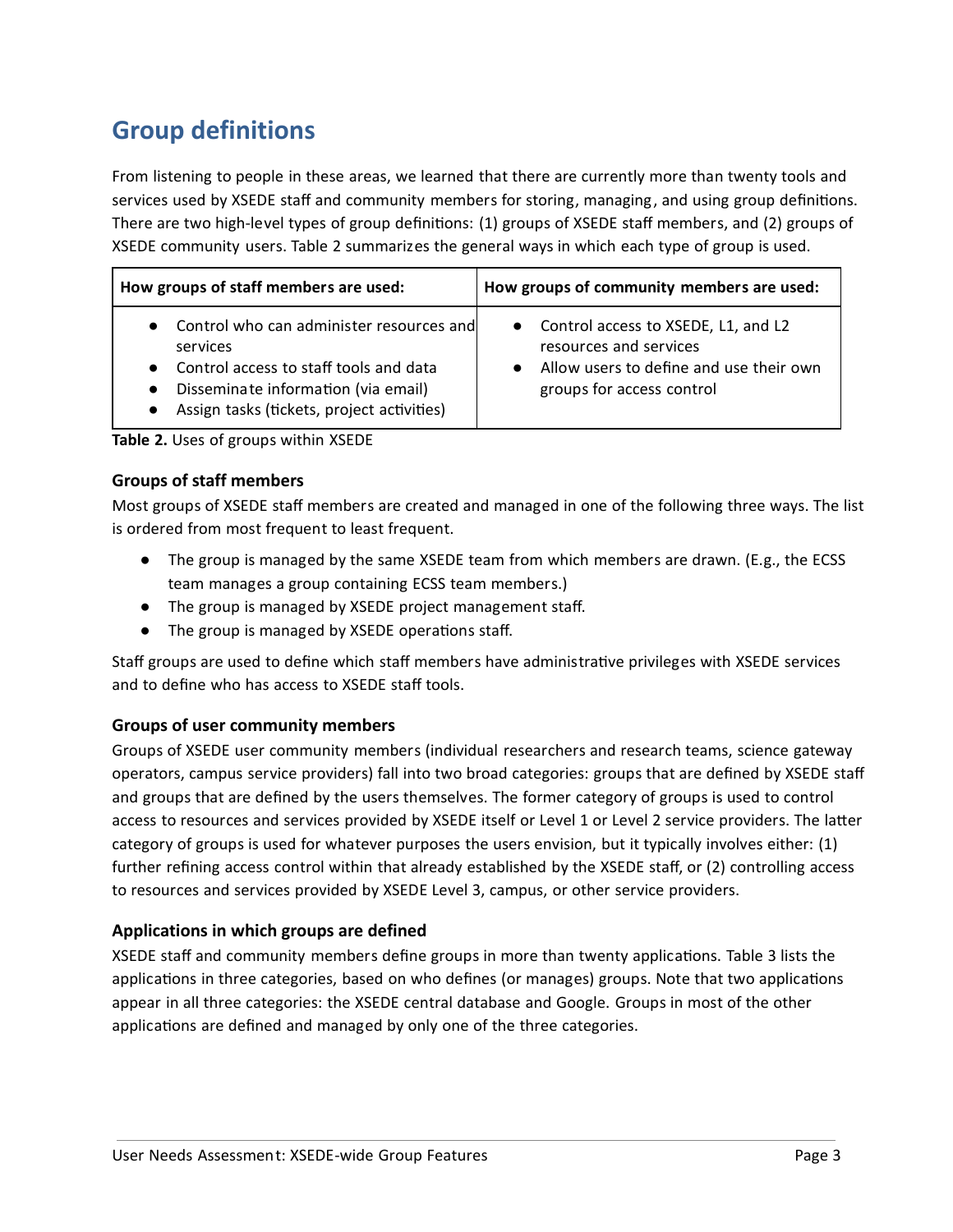| Tools in which groups are<br>defined by XSEDE project<br>management                                                                                                                                                                      | Tools in which groups are<br>defined by other XSEDE staff                                                                                                                           | Tools in which groups are<br>defined by XSEDE community<br>members                                                                                                                        |
|------------------------------------------------------------------------------------------------------------------------------------------------------------------------------------------------------------------------------------------|-------------------------------------------------------------------------------------------------------------------------------------------------------------------------------------|-------------------------------------------------------------------------------------------------------------------------------------------------------------------------------------------|
| Confluence/JIRA<br>Google<br>Qualtrics (survey system)<br>RT (ticket system)<br>Sharepoint<br>Skype for business<br><b>XSEDE</b> central database<br><b>XSEDE financial portal</b><br>XSEDE metrics dashboard<br>Zoom (teleconferencing) | Email lists<br>Google<br>L1/L2 resources<br>Moodle (training system)<br>RT (ticket system)<br>Single sign-on hub<br>Subversion (SVN)<br>XSEDE central database<br>XSEDE user portal | COmanage (Internet2)<br>Globus<br>Google<br>Grouper (Internet2)<br><b>HUBzero</b><br>L3/campus resources<br>Science gateways<br>VOMS (Open Science Grid)<br><b>XSEDE</b> central database |

Table 3. Applications in which XSEDE groups are defined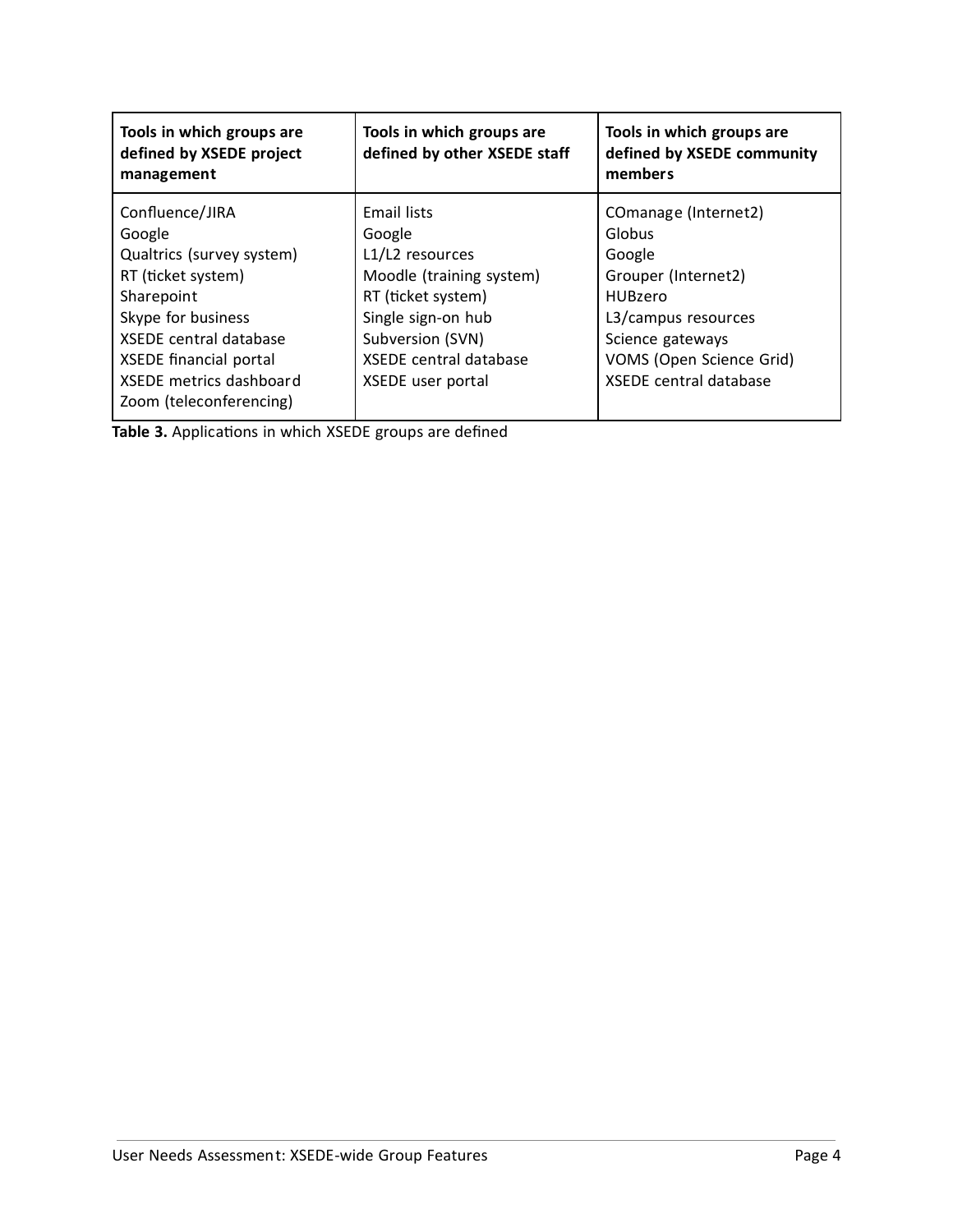## <span id="page-4-0"></span>**Access control using groups**

Many of the groups defined in XSEDE systems and services are used to define which individuals should have administrative privileges and/or basic user access to resources, applications, or data. Of the more than twenty tools and services that have group management features, sixteen are known to be used for access or administrative control. Table 4 details these uses. (This is not an exhaustive inventory, because we did not talk with all XSEDE areas, nor did we ask for every known service.)

| Tool or system                 | Purpose of group                                        | Who manages group                |
|--------------------------------|---------------------------------------------------------|----------------------------------|
| Confluence/JIRA                | Control access to activity tracking & documentation     | Project management staff         |
| Google                         | Control access to XSEDE project documents/reports       | Project management and XCI staff |
| L1/L2 resources                | Administer resources                                    | $L1/L2$ staff                    |
|                                | Control access to allocated resources (local)           | L1/L2 staff                      |
| L3/campus resources            | Administer resources                                    | L3/campus staff                  |
|                                | Control access to L3/campus resources (local)           | L3/campus staff                  |
| <b>Moodle</b>                  | Administer use of training sites                        | Training, education, outreach    |
|                                | Control access to training sites                        | Training, education, outreach    |
| <b>Qualtrics</b>               | Administer use of survey tools                          | Project management staff         |
|                                | Control access/invitations to specific surveys          | <b>Evaluation team members</b>   |
| RT                             | Administer ticket system                                | Operations staff                 |
| Sharepoint                     | Control access to XSEDE project documents/reports       | Project management staff         |
| <b>Skype for business</b>      | Control access to XSEDE's telecon services              | Project management staff UIUC    |
| <b>SSO Hub</b>                 | Administer SSO Hub                                      | Operations staff                 |
| <b>SVN</b>                     | Administer SVN services                                 | XCI staff                        |
|                                | Control (write) access to SVN areas                     | XCI staff                        |
| <b>XCDB</b>                    | Administer and use accounting data                      | Accounting staff                 |
|                                | Administer the allocations system                       | Allocations managers             |
|                                | Control access to allocated resources                   | Allocations managers             |
|                                | Control access to allocated resources (discretionary)   | $L1/L2$ staff                    |
|                                | Control access to allocated resources (within projects) | Researchers/scientists           |
|                                | Control access to research proposals                    | Researchers/scientists           |
|                                | Control access to XDMOD                                 | XDMOD staff                      |
|                                | Control access to XUP apps                              | <b>XUP staff</b>                 |
| <b>XSEDE financial portal</b>  | Control access to XSEDE financial data                  | Project management staff         |
| <b>XSEDE metrics dashboard</b> | Control access to XSEDE metrics data                    | Project management staff         |
| <b>XUP</b>                     | Administer the XUP                                      | XUP staff                        |
| Zoom                           | Control access to XSEDE's telecon services              | <b>ECSS staff</b>                |

Table 4. Groups known to be used for administrative privileges and access control

#### <span id="page-4-1"></span>**User-defined access control**

In addition to the XSEDE and SP services shown in Table 4, it is also common for community members to use their own mechanisms and methods for controlling access to things. The "things" in question may be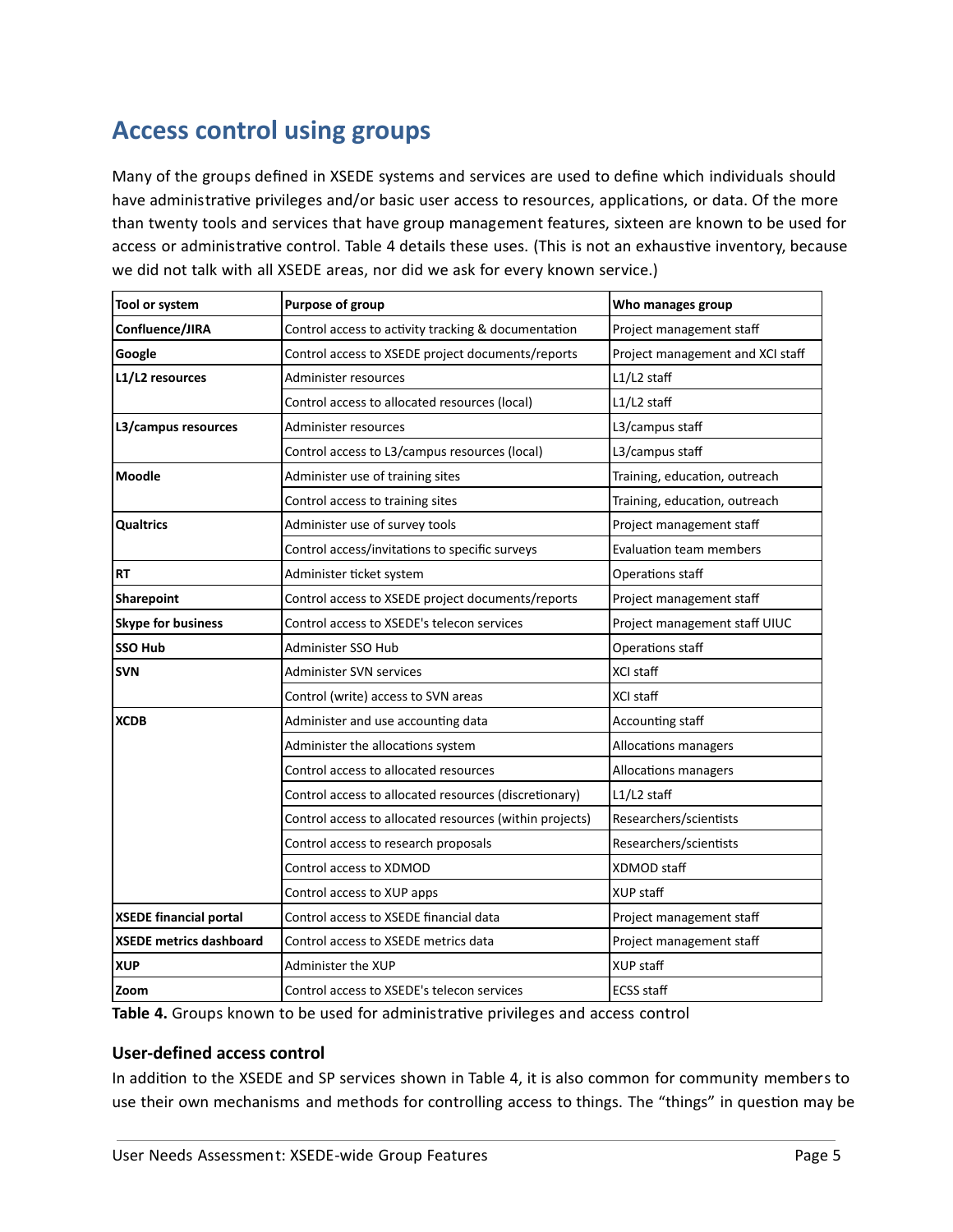data or code (especially common among researchers and their teams) or web applications, software licenses, and computing resources (especially common among science gateway providers). The mechanisms used for controlling access are usually closely tied to the tools being used. Rather than selecting a group management system and adapting their tools to use it, these users typically take whatever system is already used by their tools and create their groups and access control rules in it. This means that group definitions typically cannot be shared by research tools and must be re-created in each tool.

The following list offers some examples of community-defined groups and their uses.

- 1. A science gateway developer uses a Postgres database on the gateway server to store user identities (including login credentials and user profiles).
- 2. The science gateway developer uses the same database (see 1 above) to record which users have access to a personal license for a specific software tool, and only those users are allowed to access that tool within the gateway.
- 3. A web application developer uses an Open Science Grid VOMS service operated by a physics research collaboration to determine which gateway users should and should not have access to the team's data in the application.
- 4. An economist at Harvard uses a COmanage group to authorize research partners at other InCommon institutions to a collaboration server provided by his department's computing group.
- 5. An ecologist working at SUNY Buffalo uses a Globus group to authorize a set of high school biology teachers to access her field observation data on a workstation in her campus lab.
- 6. A research computing administrator at the University of Michigan uses the XSEDE SSO hub (single sign-on hub) to allow selected XSEDE users at other colleges to login to a departmental cluster.
- 7. A field biologist working in Yellowstone National Park uses a Google group to allow her colleagues at other sites to access her observation notes in Google Drive.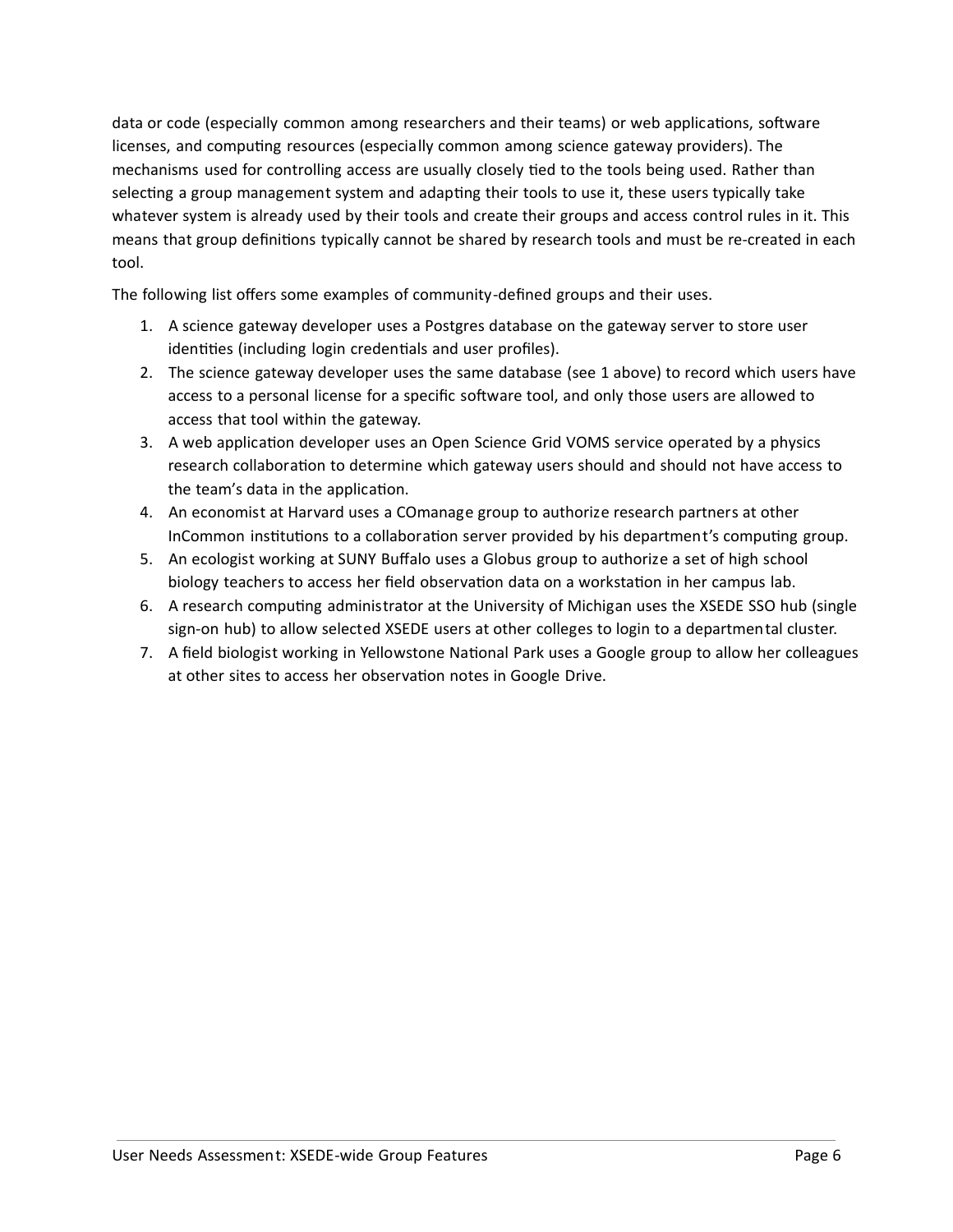## <span id="page-6-0"></span>**Methods of group management**

The ways in which groups are managed (created and maintained) vary throughout the XSEDE community. The differences are mainly in *who* does *what* to the group, and the *interfaces* used to do those things. Though there is consistency within specific XSEDE areas (e.g., XSEDE project staff, science gateway developers), there are variations even within the same area.

#### <span id="page-6-1"></span>**Manual group management**

Everyone that we spoke with acknowledged using manual, or human-managed, group functions. What this means is that a human being interacts with a user interface (almost always via a Web browser) and uses the interface to create groups, edit group properties (name, visibility, description, administrative roles), and add individual users to (or remove them from) groups. The following seem to be the most common requirements for manual group management across XSEDE areas.

- Someone creates a group and adds specific members to it via lookup or removes specific members from a member list.
- Someone creates a group and invites specific members to it via lookup and/or email address. (Invitees don't become members until they accept invitation.)
- Someone creates a group and lets candidate members know about it so they can request membership if they want to. (Requesters don't become members until their requests are submitted and subsequently approved by a group manager.)
- Someone discovers a group via search and requests membership. (Requesters don't become members until their requests are approved by a group manager.)
- A group owner authorizes someone else to manage the group's membership.

The ability to create and manage groups is needed by everyone involved in the XSEDE community. By itself, a group does nothing and affects nothing else. But the ability to create groups, manage them, and have the opportunity to reference a group in an access control list elsewhere in the system seems to be universal. In particular, the ability to create and manage groups should not be restricted to people with active XSEDE allocations. XSEDE groups--like XSEDE identities--should be available to anyone who can interact with the system in any way, and should be reusable indefinitely.

#### <span id="page-6-2"></span>**Systematic group management**

Systematic--or automated--group management seems to be important for XSEDE staff tools and for **XSEDE allocations**. "Systematic management" means that the creation and management of a group is tied to other processes or changes in the system, rather than being performed manually by humans. Changes to specific groups are driven by business processes, such as billing & invoicing actions, project WBS (work breakdown structure) changes, allocation status changes, identity verification ("vetting") actions, etc. The following list provides several examples in which systematic group management is or would be helpful.

- 1. It would be helpful to have a group that contains all members of an XSEDE project WBS area. The group should be updated automatically whenever a team member is added/removed from the WBS area.
- 2. It would be helpful to have a group that contains individuals whose identities have been validated via a systematic XSEDE process. (Note: It isn't clear that XSEDE currently has an identity validation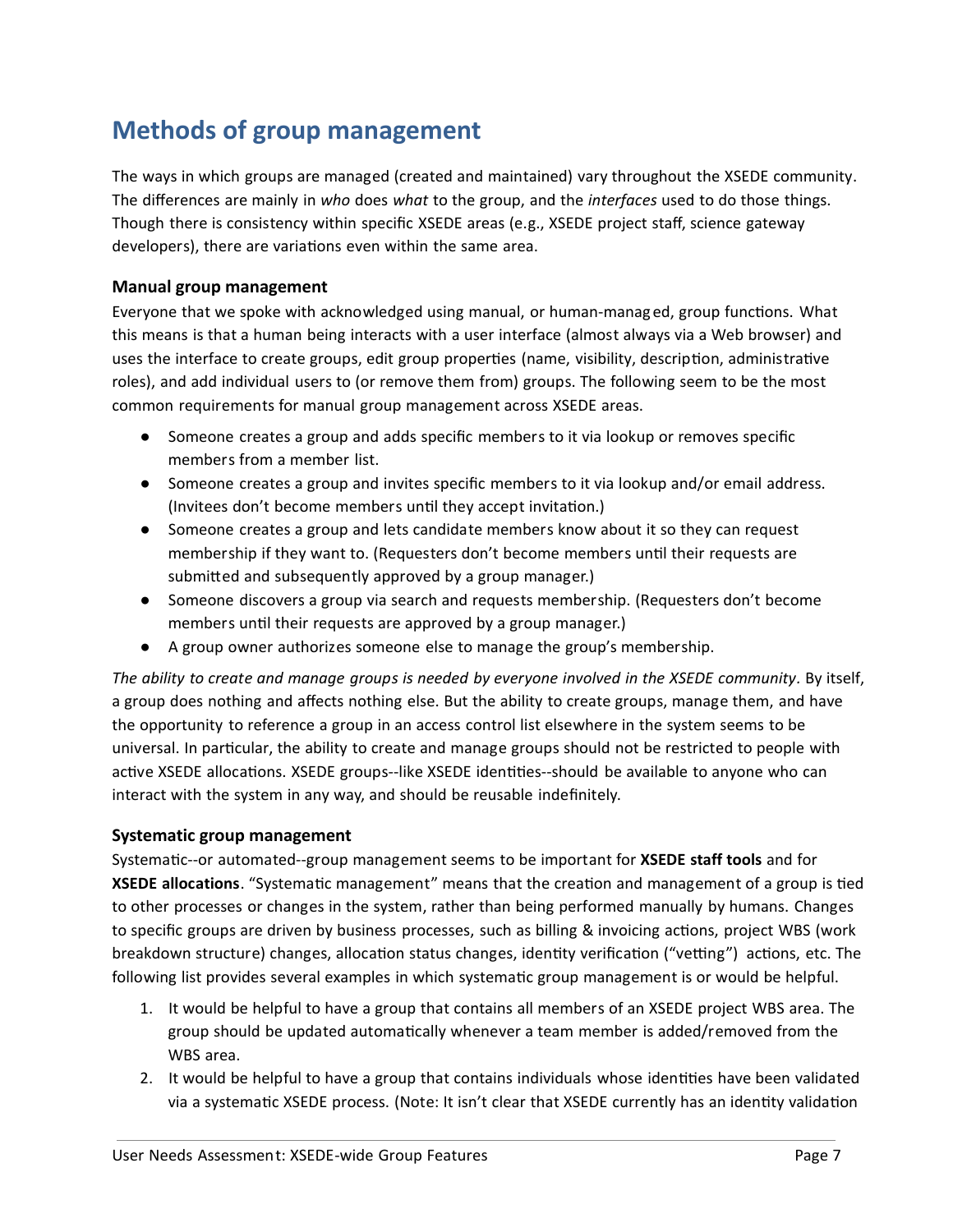process that would satisfy this need.) Membership in the group should be managed automatically as part of the identity validation process.

3. It would be helpful to have a group that contains all individuals who are currently members of an active XSEDE allocation project team. The group should be updated automatically whenever new projects become active or expire and whenever a project leader adds/removes a member from his/her team.

For systematic group management to be useful, the following requirements must be satisfied.

- Ownership / administrator roles must be clearly defined. How a group is managed (who has authority to make changes and which processes trigger changes) is as important as the membership of the group.
- $\bullet$  Time-based changes need to be possible (e.g., expiration dates, timeouts). It would be useful to be able to specify that a group auto-expires or becomes inactive (unusable in access controls) on a certain date or after a certain period of time.

#### <span id="page-7-0"></span>**External group management**

Group management that takes place in external systems is particularly important for **science gateways** and **campuses** . "External management" means that a group is created and managed in a another system (e.g., Google, OSG/VOMS, Grouper, Globus, HUBzero) but is usable within XSEDE (by XSEDE users and/or resource providers) for access control.

The following are some specific examples where the ability to recognize and reference groups defined and managed in other systems is important in the XSEDE context.

- 1. A research team based at a particular campus manages a Google group for their own local use, and that group is then used within a science gateway to control access to data belonging to the research team.
- 2. A multi-institution research team uses the Open Science Grid's VOMS service to define its group members, and an XSEDE L3 service provider at Indiana University uses that group to authorize jobs submitted by the team.

One requirement that seems important to the people we heard from is that in cases where a group is separately defined in more than one system (multiple copies are stored), the copies must be kept synchronized. If the synchronization of a group across systems can't be trusted, the users may not be willing to trust the group with their access control.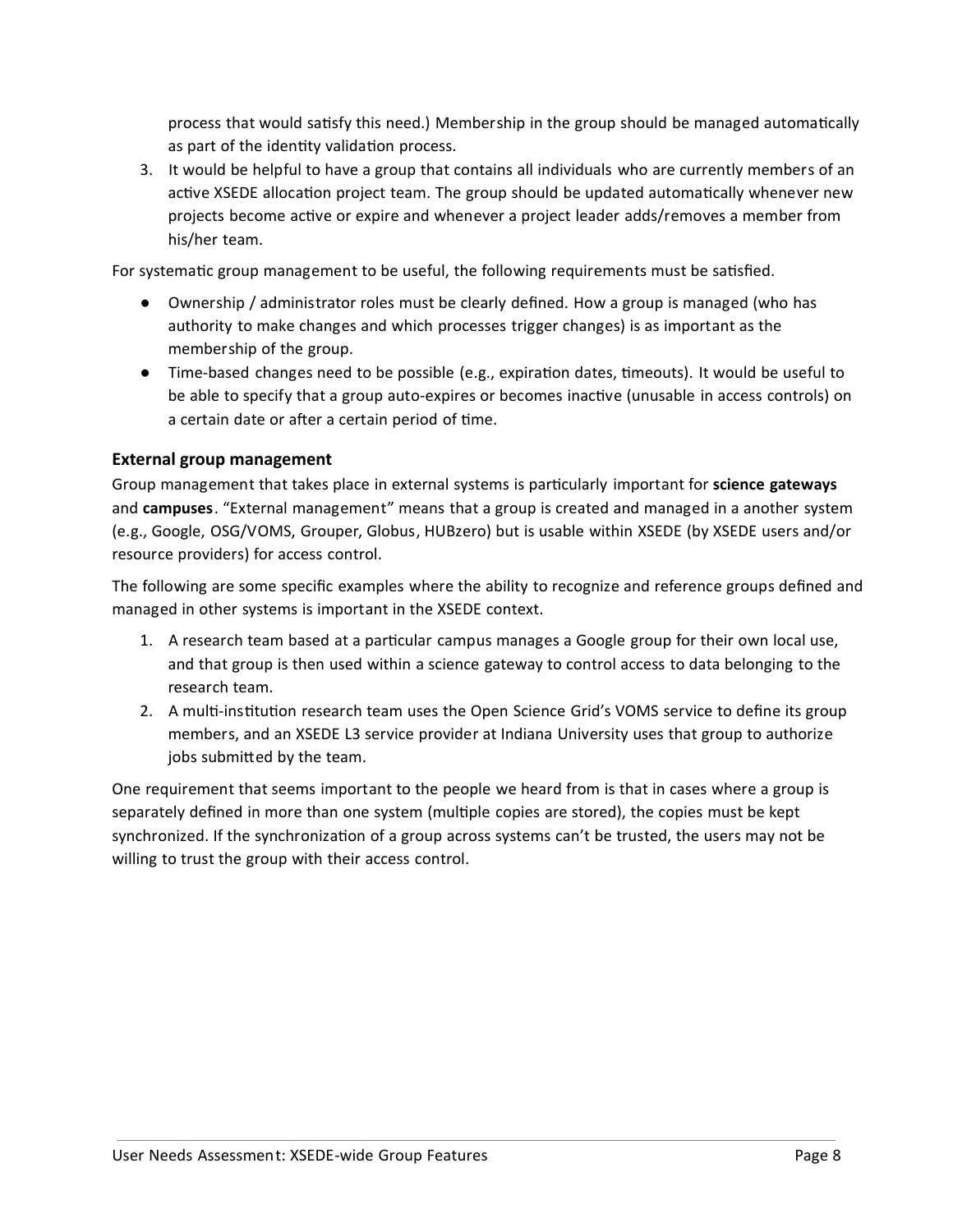### <span id="page-8-0"></span>**Unsatisfied user needs**

The following sections record specific things people in the XSEDE staff and community do (or want to do) for which XSEDE's current system doesn't appear to provide a full solution. Note that these issues are not all strictly related to groups or group management. We intentionally recorded and are reporting on all of the unmet needs that we heard, rather than limiting the scope to what appeared to us to be group-related issues.

#### <span id="page-8-1"></span>**XSEDE staff: WBS-driven groups**

XSEDE's operations staff and project management staff currently manage the access control rules that authorize staff access to a large number of tools and services. There is no central database of the "official" staff roster that can be used as a source for this information, however. The project staff changes frequently and staffing changes are not communicated systematically throughout the project, so it is quite difficult to keep the access control settings synchronized with staffing changes. Staff members are often frustrated to find that they or their team members have been left off of important email lists or the access control lists for staff tools, or that former staff members are left on access control lists long after they leave a team.

The best attempt to resolve this issue that we've heard of so far has been by the project management staff who maintain groups in XSEDE's Confluence/JIRA service from Atlassian. These groups are only partially populated, and they are all administered uniformly by the JIRA/Confluence administrators (as opposed to being maintained by the leaders of each area, which might be more manageable).

A similar group structure is maintained in the RT (trouble ticket) system, but it is driven largely by user support and issue resolution tasks, so it also isn't a comprehensive reflection of the entire project staff. The RT groups and the Confluence/JIRA groups are not automatically synchronized or linked.

XSEDE has a formal staff "onboarding" process that can be leveraged to help maintain a central, WBS-driven staff database, but it hasn't yet been used to populate a central staff database that serves as a source for other tools and services.

Table 3, specifically the first and second column, contains a list of staff tools that ought to be managed centrally. The tools below are those arguably most in need of WBS-driven groups.

- RT (ticket system)
- Confluence
- JIRA
- SSO Hub
- Email lists
- The (currently non-existent) staff database

As a specific example, the manager of the ECSS area noted that there are currently ~80 individuals assigned to areas within the ECSS WBS. Most have partial (as opposed to full-time) assignments. Staffing changes are frequent, and keeping track of them is time-consuming. The tools currently used to track ECSS staff and staffing assignments may be sufficient to record changes, but they don't offer connectivity with the other tools used by ECSS, so they aren't being used for access control in the tools on an ongoing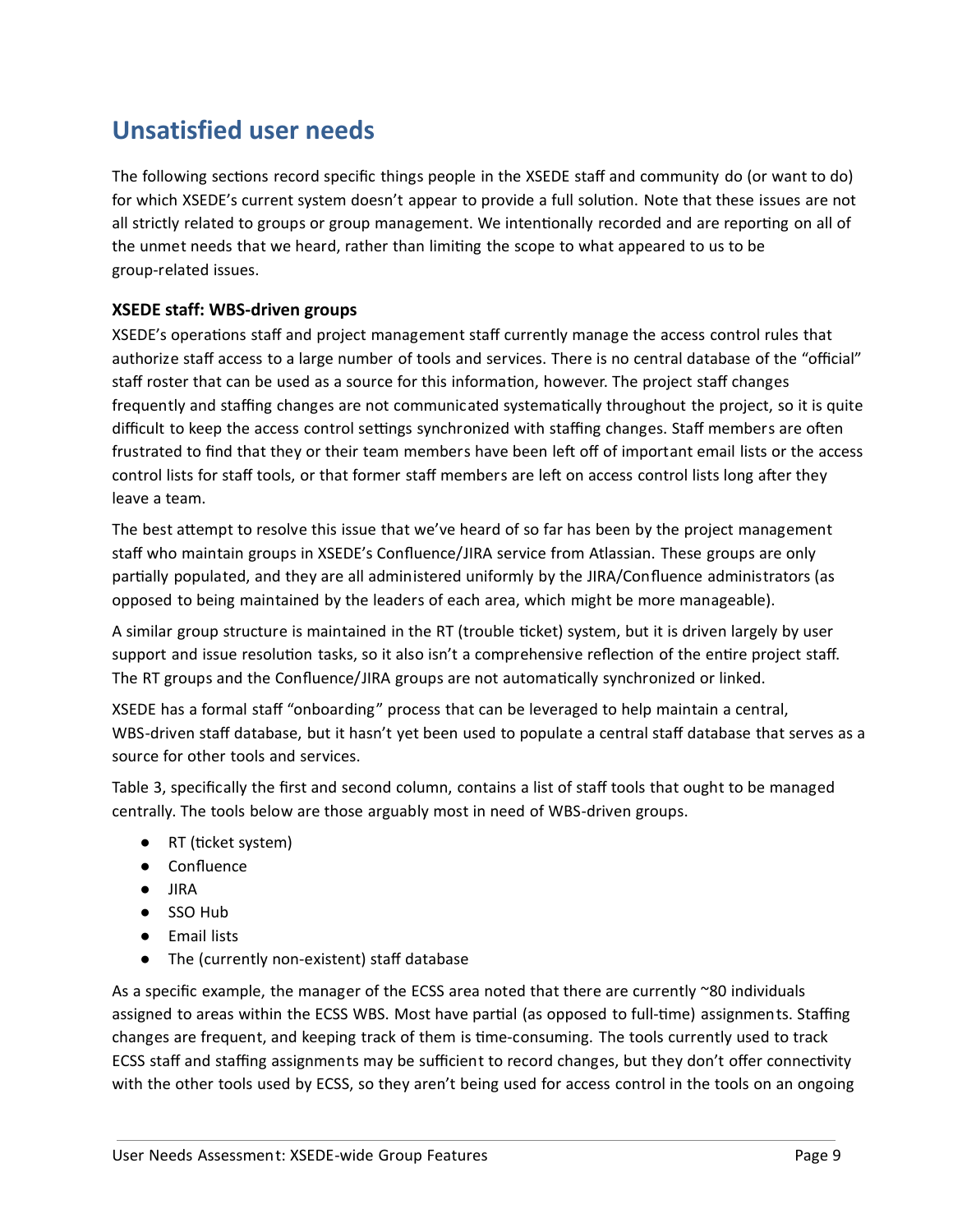basis. It would be helpful to have a centralized mechanism for recording ECSS staff assignments that could be used throughout all of the tools used by the ECSS area.

#### <span id="page-9-0"></span>**XSEDE staff: Vital XSEDE community groups**

In addition to XSEDE personnel, XSEDE's project management personnel are also responsible for a nontrivial number of groups of people closely related to, but not employed by, the XSEDE project. Membership of these groups needs to be tracked on an ongoing basis. These groups should ideally have the ability to use some of XSEDE's tools with access control restrictions (e.g., Confluence, maybe JIRA, RT, and/or XUP apps).

At the moment, each group has an XSEDE staff person responsible for tracking the group and managing the group's access to XSEDE services and tools, but the methods used are *ad hoc* . The following is a non-exhaustive list of these kinds of groups.

- Campus champions
- Domain champions
- Regional champions
- XSEDE Advisory Board (XAB) members
- User Advisory Committee (UAC) members
- Service Provider (SP) Forum representatives
- Key NSF personnel (e.g., program officers)

#### <span id="page-9-1"></span>**Science gateways, L3 and campus service providers: Identity validation services**

XSEDE currently performs a limited degree of identity validation for community members who apply for and receive research allocations on XSEDE-allocated resources. This service is not currently extended beyond the users of XSEDE-allocated resources. Identity validation is important when authorizing access to services that have significant costs (e.g., HPC systems) or that have legal restrictions (e.g., sensitive data and technologies, licensed software). Both campus service providers and science gateway operators would like to be able to offer services to validated users, but neither currently has a good mechanism for validating the identities of individuals beyond their immediate (formally employed or enrolled) communities. For campuses, validation is limited to members of their own campus communities (excluding people from other campuses), and for science gateways validation is limited to their own development and operation teams (excluding most gateway users).

Campus service providers, Level 3 service providers, and science gateway operators would use validated identities to provide basic access to verified members of other research institutions, to offer higher qualities of service (e.g., access to expensive services or services that employ sensitive technologies), to offer use of services that use licensed software if it could be known that the user has such a license, and to provide access to datasets that may include sensitive data.

One possible way to give gateway operators, L3 and campus service providers access to vetted user identities would be to provide an "on-request" vetting service for anyone who is registered with XSEDE. By submitting a request via the XUP, any registered user could initiate staff vetting of their own identity, after which their account would be marked as "vetted" in the XSEDE central database. Science gateways could then require that users login to the gateway with a vetted XSEDE identity--or otherwise demonstrate that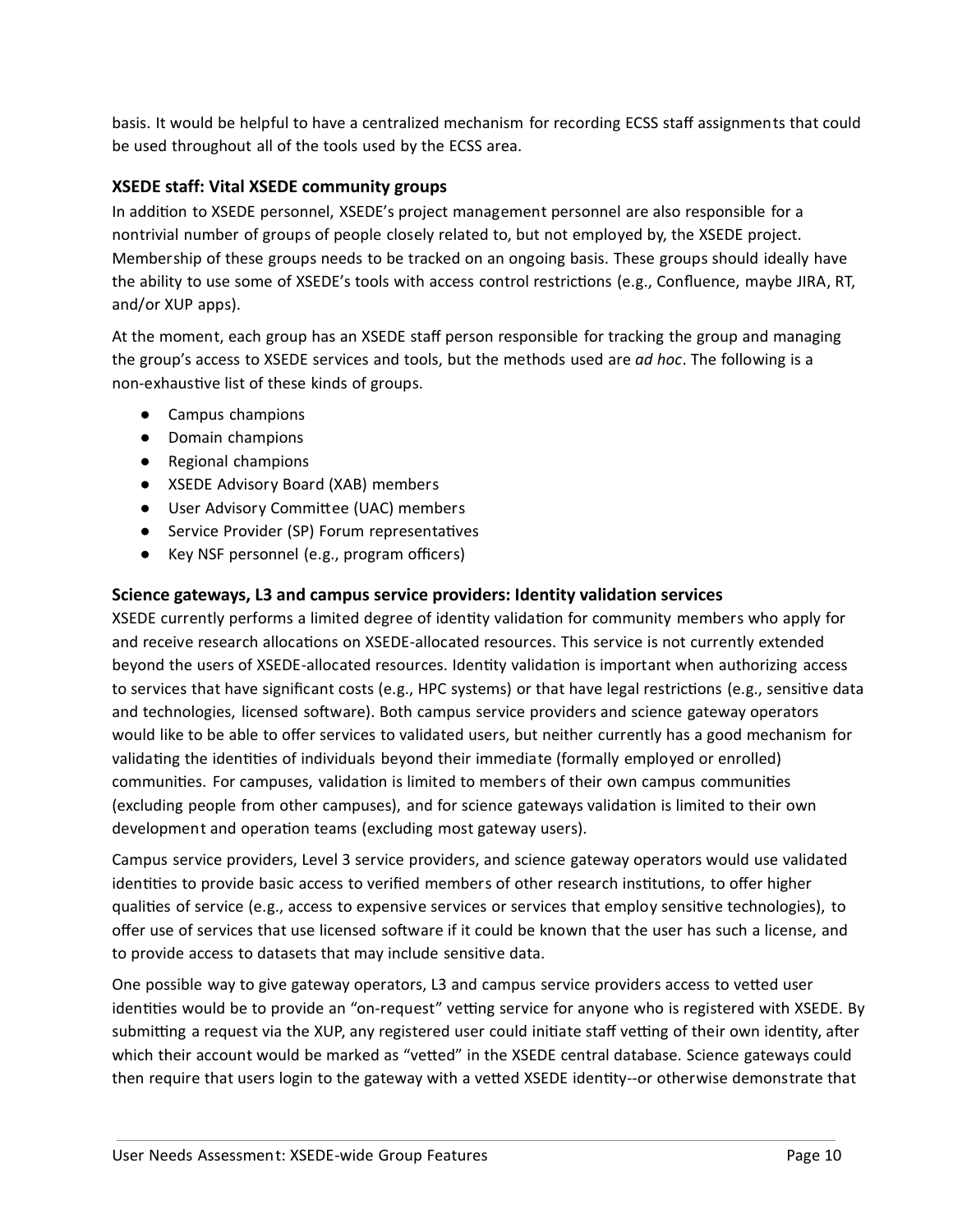they have a vetted XSEDE identity--in order to use a specific feature or access a specific resource within the gateway.

Another way to satisfy this need would be to provide a "self-service" validation feature. For example, a registered XSEDE user could access a feature in XUP or a related website that allows him/her to demonstrate that he/she can authenticate via an InCommon Bronze or Silver IDP, and, on success, automatically marks them as having a certain degree of vetting consistent with the InCommon criteria. (Note: There are currently no InCommon Silver IDPs.) CILogon has code to do this, and Globus Auth offers the possibility that XSEDE users can link their InCommon identities to their XSEDE identity, so this might require only a modest addition to the existing system. This solution would have the advantage of having no staff cost, since it would rely on existing certifications and user vetting that is already being performed by identity providers.

#### <span id="page-10-0"></span>**Science gateways: "Login with XSEDE"**

The purpose of XSEDE science gateways is to provide useful scienfic/research services-- *making use of XSEDE's resources--* to a broader base of researchers than those who apply for and receive individual allocations. XSEDE requires science gateways to collect, manage, and report data on the individuals who use the gateways, but it currently does not provide any tools for authenticating individual users. Each science gateway currently creates its own mechanism for authenticating users, keeping track of user profiles, and establishing access controls based on user identities. Two undesirable effects of this are: (1) the effort and technical expertise required to develop and operate a science gateway is higher than it needs to be, and (2) there is more variation in the quality (and reliability) of authentication mechanisms than their ought to be, given the importance of the data to XSEDE and XSEDE's service providers.

Encouraging science gateway developers to allow users to authenticate using XSEDE's Globus Auth service would provide a number of benefits.

- 1. It would free gateway developers from having to develop their own user registration and authentication interfaces, while allowing them to continue having full control of authorization (access decisions).
- 2. It would help the XSEDE community de-duplicate identities in usage data (the same person using a gateway vs. using other XSEDE services).
- 3. It would free gateway users from having to create and remember userids/passwords for each gateway. (In addition to the XSEDE userid and password, Globus Auth also allows users to authenticate using their credentials from InCommon-participa ting campuses and organizations.)
- 4. It would reduce the number of unique authentication mechanisms used in science gateways and provide a more consistent level of quality.
- 5. It would enable the gateway to use XSEDE's (and Globus's) other features (XUP, training services, groups, data transfer and sharing) without requiring users to re-authenticate to XSEDE or Globus.

#### <span id="page-10-1"></span>**Science gateways: User-defined groups**

Science gateway developers expressed an interest in an XSEDE-recommended, XSEDE-provided group management mechanism that would allow gateways to offer group creation, group management, and group-based access control features to their users. Features that would be especially desirable to gateway developers follow.